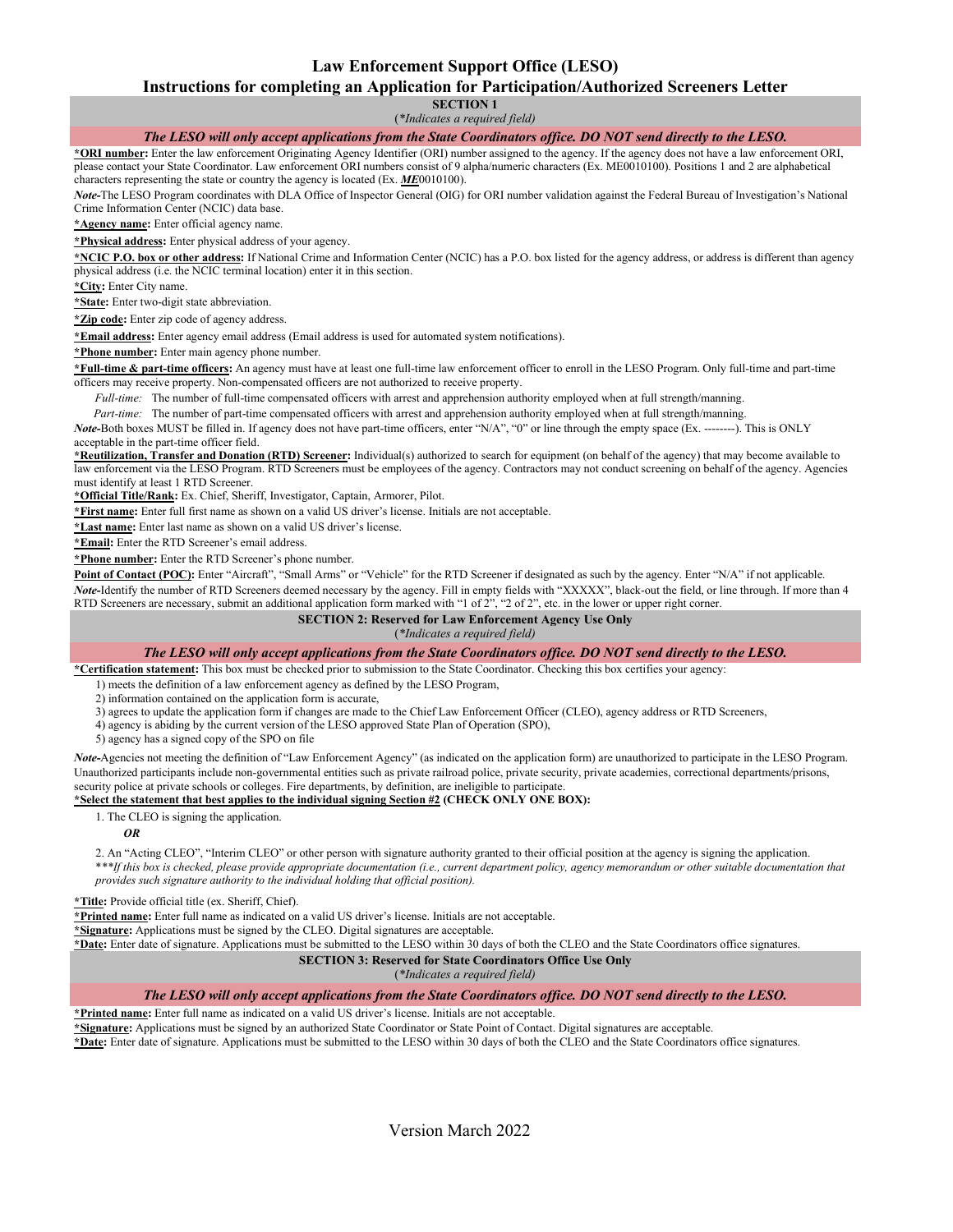

### **DEFENSE LOGISTICS AGENCY DISPOSITION SERVICES 74 WASHINGTON AVENUE NORTH BATTLE CREEK, MICHIGAN 49037-3092**



# **Law Enforcement Support Office (LESO)** Application for Participation / Authorized Screeners Letter

 $(This form is for State/Local Law Enforcement Agencies (LEA) only)$ 

*<sup>\*</sup>Indicates Required Fields* 

| <b>SECTION 1:</b>                                                                                    |                                                                                                                                                                                                                                                                                                                                                                                                                                                                                                                                                                                     |             |               |            |                                   |  |  |
|------------------------------------------------------------------------------------------------------|-------------------------------------------------------------------------------------------------------------------------------------------------------------------------------------------------------------------------------------------------------------------------------------------------------------------------------------------------------------------------------------------------------------------------------------------------------------------------------------------------------------------------------------------------------------------------------------|-------------|---------------|------------|-----------------------------------|--|--|
| Originating Agency Identifier (ORI) #: (if applicable)<br>*Agency Name:                              |                                                                                                                                                                                                                                                                                                                                                                                                                                                                                                                                                                                     |             |               |            |                                   |  |  |
|                                                                                                      | *Agency Physical Address:                                                                                                                                                                                                                                                                                                                                                                                                                                                                                                                                                           |             |               | *City:     |                                   |  |  |
| *State:<br>*NCIC P.O. Box or Address (if different than above i.e., terminal location)<br>*Zip Code: |                                                                                                                                                                                                                                                                                                                                                                                                                                                                                                                                                                                     |             |               |            |                                   |  |  |
| *Phone #:<br>Note: Email is needed for automated system notifications.<br>*Email:                    |                                                                                                                                                                                                                                                                                                                                                                                                                                                                                                                                                                                     |             |               |            |                                   |  |  |
|                                                                                                      | Agency MUST have at least 1 full-time officer to participate in the program. Indicate the number of compensated<br>*Full-time:<br>*Part-time:<br>officers with arrest and apprehension authority. Part-time field MUST be filled in: N/A, 0 or - is acceptable.<br>RTD Screener - RTD Screeners MUST be employed by the aforementioned LEA. Individuals identified below may request access to act as an authorized "RTD<br>Screener" on behalf of this Law Enforcement Agency. Agency MUST have at least 1 RTD Screener. Enter "XXXXX" or "N/A" into all screener fields not used. |             |               |            |                                   |  |  |
|                                                                                                      |                                                                                                                                                                                                                                                                                                                                                                                                                                                                                                                                                                                     |             |               |            |                                   |  |  |
| *#1                                                                                                  | *Official Title / Rank                                                                                                                                                                                                                                                                                                                                                                                                                                                                                                                                                              | *First Name |               |            | *Last Name                        |  |  |
|                                                                                                      |                                                                                                                                                                                                                                                                                                                                                                                                                                                                                                                                                                                     |             |               |            |                                   |  |  |
|                                                                                                      | *Email                                                                                                                                                                                                                                                                                                                                                                                                                                                                                                                                                                              |             | *Phone Number |            | POC (Aircraft/Small Arms/Vehicle) |  |  |
|                                                                                                      |                                                                                                                                                                                                                                                                                                                                                                                                                                                                                                                                                                                     |             |               |            |                                   |  |  |
| #2                                                                                                   | *Official Title / Rank                                                                                                                                                                                                                                                                                                                                                                                                                                                                                                                                                              | *First Name |               | *Last Name |                                   |  |  |
|                                                                                                      |                                                                                                                                                                                                                                                                                                                                                                                                                                                                                                                                                                                     |             |               |            |                                   |  |  |
|                                                                                                      | *Email                                                                                                                                                                                                                                                                                                                                                                                                                                                                                                                                                                              |             | *Phone Number |            | POC (Aircraft/Small Arms/Vehicle) |  |  |
|                                                                                                      |                                                                                                                                                                                                                                                                                                                                                                                                                                                                                                                                                                                     |             |               |            |                                   |  |  |
|                                                                                                      |                                                                                                                                                                                                                                                                                                                                                                                                                                                                                                                                                                                     |             |               |            |                                   |  |  |
| #3                                                                                                   | *Official Title / Rank                                                                                                                                                                                                                                                                                                                                                                                                                                                                                                                                                              | *First Name |               | *Last Name |                                   |  |  |
|                                                                                                      | *Email                                                                                                                                                                                                                                                                                                                                                                                                                                                                                                                                                                              |             | *Phone Number |            | POC (Aircraft/Small Arms/Vehicle) |  |  |
|                                                                                                      |                                                                                                                                                                                                                                                                                                                                                                                                                                                                                                                                                                                     |             |               |            |                                   |  |  |
|                                                                                                      |                                                                                                                                                                                                                                                                                                                                                                                                                                                                                                                                                                                     |             |               |            |                                   |  |  |
| #4                                                                                                   | *Official Title / Rank                                                                                                                                                                                                                                                                                                                                                                                                                                                                                                                                                              | *First Name |               | *Last Name |                                   |  |  |
|                                                                                                      |                                                                                                                                                                                                                                                                                                                                                                                                                                                                                                                                                                                     |             |               |            |                                   |  |  |
|                                                                                                      | *Email                                                                                                                                                                                                                                                                                                                                                                                                                                                                                                                                                                              |             | *Phone Number |            | POC (Aircraft/Small Arms/Vehicle) |  |  |
|                                                                                                      |                                                                                                                                                                                                                                                                                                                                                                                                                                                                                                                                                                                     |             |               |            |                                   |  |  |
| #5                                                                                                   | *Official Title / Rank                                                                                                                                                                                                                                                                                                                                                                                                                                                                                                                                                              | *First Name |               | *Last Name |                                   |  |  |
|                                                                                                      |                                                                                                                                                                                                                                                                                                                                                                                                                                                                                                                                                                                     |             |               |            |                                   |  |  |
|                                                                                                      | *Email                                                                                                                                                                                                                                                                                                                                                                                                                                                                                                                                                                              |             | *Phone Number |            | POC (Aircraft/Small Arms/Vehicle) |  |  |
|                                                                                                      |                                                                                                                                                                                                                                                                                                                                                                                                                                                                                                                                                                                     |             |               |            |                                   |  |  |
| #6                                                                                                   | *Official Title / Rank                                                                                                                                                                                                                                                                                                                                                                                                                                                                                                                                                              | *First Name |               | *Last Name |                                   |  |  |
|                                                                                                      |                                                                                                                                                                                                                                                                                                                                                                                                                                                                                                                                                                                     |             |               |            |                                   |  |  |
|                                                                                                      | *Email                                                                                                                                                                                                                                                                                                                                                                                                                                                                                                                                                                              |             | *Phone Number |            | POC (Aircraft/Small Arms/Vehicle) |  |  |
|                                                                                                      |                                                                                                                                                                                                                                                                                                                                                                                                                                                                                                                                                                                     |             |               |            |                                   |  |  |
| #7                                                                                                   | *Official Title / Rank                                                                                                                                                                                                                                                                                                                                                                                                                                                                                                                                                              | *First Name |               | *Last Name |                                   |  |  |
|                                                                                                      |                                                                                                                                                                                                                                                                                                                                                                                                                                                                                                                                                                                     |             |               |            |                                   |  |  |
|                                                                                                      | *Email                                                                                                                                                                                                                                                                                                                                                                                                                                                                                                                                                                              |             | *Phone Number |            | POC (Aircraft/Small Arms/Vehicle) |  |  |